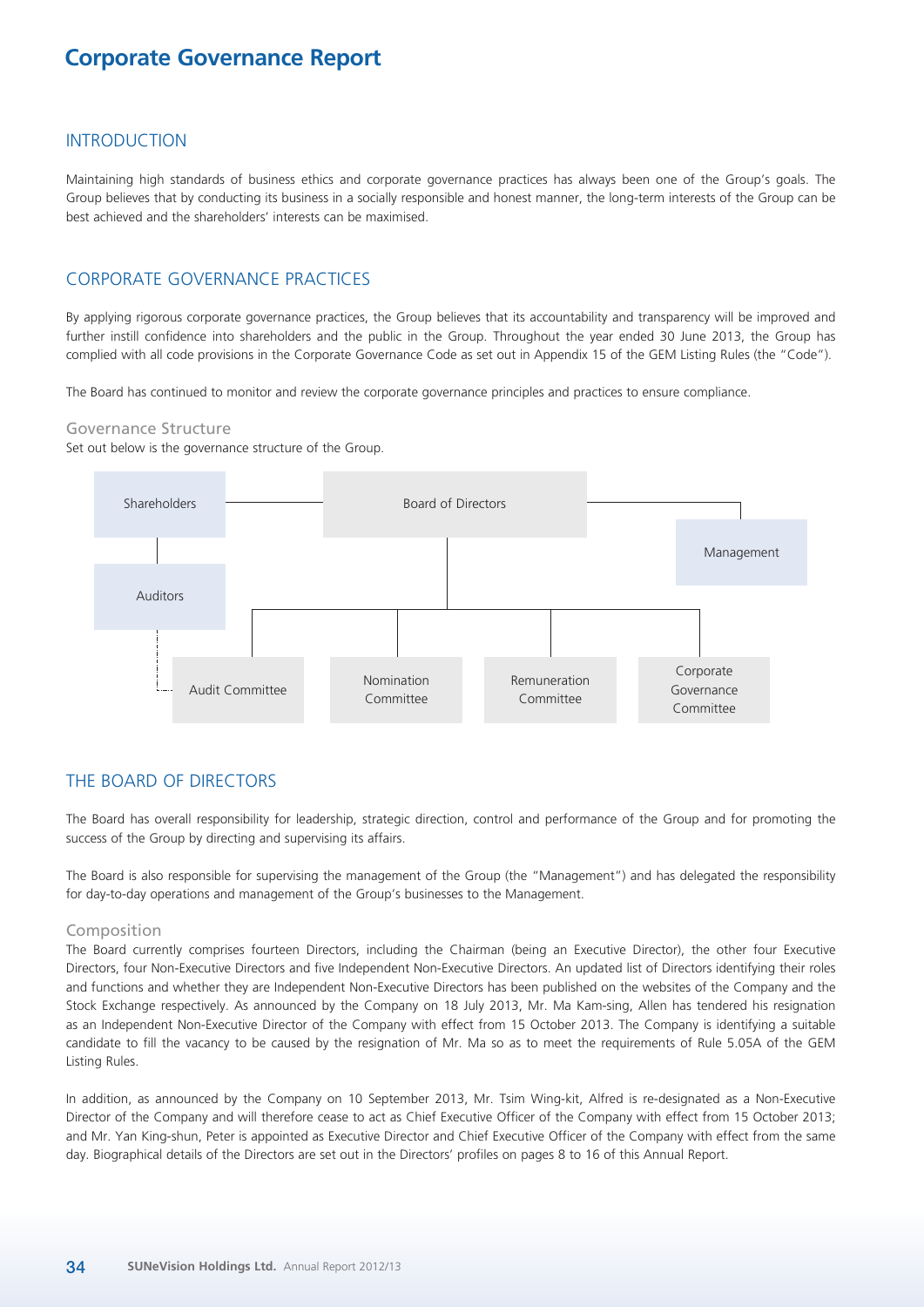There are currently nine Non-Executive Directors, of whom five are independent. Such is considered by the Board to be a reasonable balance between Executive Directors and Non-Executive Directors, providing necessary checks and balances for safeguarding the interests of shareholders and the Group. The Non-Executive Directors provide to the Group a wide range of expertise and experience and play an important role in the work of the Board, as well as ensure that the interests of all shareholders are taken into account. They contribute to the development of the Group's strategy and policies through their informed comments and criticism. They are also responsible for participating in the Board meetings, dealing with potential conflicts of interests, scrutinising the Group's performance and reporting, and attending general meetings and developing a balanced understanding of the views of the shareholders. Some of them also serve on the Audit, Remuneration and Nomination Committees. Through their participation, they give to the Board (and its Committees (the "Board Committees") as mentioned herein below they serve on) the benefit of their skills, expertise and background experience, and the management process can be critically reviewed and controlled.

The overall responsibilities of the Board include considering and making decisions on the following matters:

- setting the corporate goals of the Group and formulating the Group's strategy and monitoring the implementation thereof;
- diversification and extension of activities into new business areas/cessation of operation of any material parts of its existing businesses;
- approving the annual, half-year and quarterly results;
- dividend policy;
- material changes to capital structure;
- major financing arrangements;
- material acquisitions and disposals;
- ensuring the integrity of the Group's accounting and financial reporting system and public announcements;
- reviewing and monitoring the Group's internal control systems;
- the Group's policies and practices on corporate governance and effective compliance practice;
- approval of resolutions and corresponding documentation for shareholder approval;
- Board membership and other appointments;
- membership and terms of reference of Board Committees; and
- monitoring the performance of the Management.

In full compliance with Rules 5.05(1) and (2) of the GEM Listing Rules, the Company has appointed five Independent Non-Executive Directors; and at least one of whom has appropriate professional qualifications or accounting or related financial management expertise. The Group has received from each Independent Non-Executive Director an annual confirmation of his independence, and the Group considers such Directors to be independent in accordance with each and every guideline set out in Rule 5.09 of the GEM Listing Rules.

All Independent Non-Executive Directors of the Company are identified as such in all corporate communications containing the names of the Directors.

Mr. Kwok Ping-luen, Raymond (the Chairman of the Company) and Mr. Kwok Ping-sheung, Walter (Non-Executive Director of the Company) are brothers. Save as disclosed above, there is no family or other material relationship among members of the Board.

Formal service agreements and letters of appointment have been issued to the Executive Directors and the Non-Executive Directors (including the Independent Non-Executive Directors) respectively setting out the key terms and conditions of their respective appointments.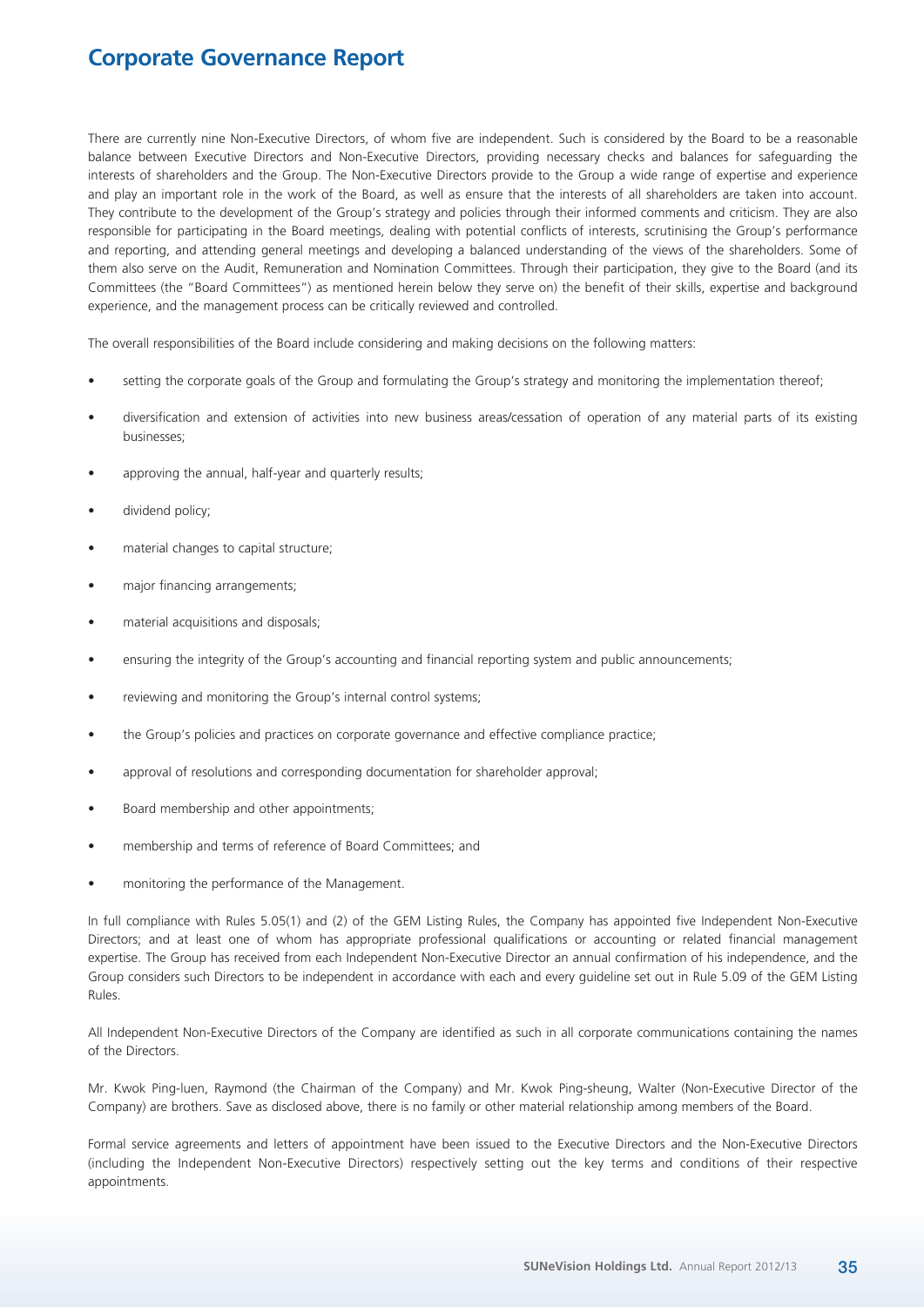The insurance cover in respect of legal action against the Company's Directors is covered by the existing Directors & Officers Liability Insurance Policy of Sun Hung Kai Properties Limited ("SHKP", the ultimate holding company of the Company).

Materials setting out the duties and responsibilities for Director of a listed company under the GEM Listing Rules, the Securities and Futures Ordinance and other regulatory requirements are provided to each newly appointed Director, if any. Updates on legal and regulatory changes are delivered to Directors from time to time for their information when necessary. All Directors give sufficient time and attention to the affairs of the Group. Directors also disclose to the Company at the time of his appointment, and in a timely manner for any change, the number and nature of offices held in public companies or organisations and other significant commitments together with the identities of these public companies or organisations and the time involved. The Company also confirms with the Directors regularly in respect of any offices which they may hold in other public companies or organisations.

### Board Meetings

The Board regularly meets in person and four regular Board meetings and two other Board meetings were held during the year ended 30 June 2013. At least 14 days formal notice of regular Board meetings were given to all Directors, who were all given an opportunity to attend and include matters in the agenda for discussion. The finalised agenda and accompanying Board papers were sent to all Directors at least 3 days prior to the regular Board meetings or Board Committees meetings. For other Board meetings, Directors were given reasonable notice. The Board papers and related materials were in a form and quality sufficient to enable the Board to make informed decisions on matters placed before it. Directors received prompt and full response whenever they raised any queries.

The Company Secretary assists the Chairman in preparing the agenda for each Board meeting, keeping minutes of Board meetings and meetings of Board Committees, and ensures that all applicable rules and regulations are followed. Draft Board minutes are circulated to all Directors for comment as soon as practicable after the meeting. The minutes of each Board meeting and Board Committees meeting recording in sufficient detail the matters considered and decisions reached at the meeting are available for inspection at any reasonable time on reasonable notice by any Director.

During the year ended 30 June 2013, six Board meetings were held and the individual attendance record of each Director is as follows:

| <b>Directors</b>                           | <b>Number of meeting(s)</b><br><b>Attended/Total</b> |
|--------------------------------------------|------------------------------------------------------|
|                                            |                                                      |
| <b>Executive Directors</b>                 |                                                      |
| Kwok Ping-luen, Raymond (Chairman)         | 4/6                                                  |
| Tsim Wing-kit, Alfred                      | 6/6                                                  |
| Tung Chi-ho, Eric                          | 4/6                                                  |
| Wong Chin-wah                              | 4/6                                                  |
| So Wai-kei, Godwin                         | 6/6                                                  |
| <b>Non-Executive Directors</b>             |                                                      |
| Kwok Ping-sheung, Walter                   | 0/6                                                  |
| Kwok Ping-kwong, Thomas*                   | 0/2                                                  |
| Cheung Wing-yui                            | 6/6                                                  |
| Chan Kui-yuen, Thomas*                     | 1/2                                                  |
| So Chung-keung, Alfred*                    | 2/2                                                  |
| Siu Hon-wah, Thomas                        | 6/6                                                  |
| John Anthony Miller                        | 6/6                                                  |
| <b>Independent Non-Executive Directors</b> |                                                      |
| Li On-kwok, Victor                         | 5/6                                                  |
| King Yeo-chi, Ambrose                      | 6/6                                                  |
| Wong Kai-man                               | 6/6                                                  |
| Kwok Kwok-chuen                            | 4/6                                                  |
| Ma Kam-sing, Allen                         | 4/6                                                  |

*\* retired on 1 November 2012*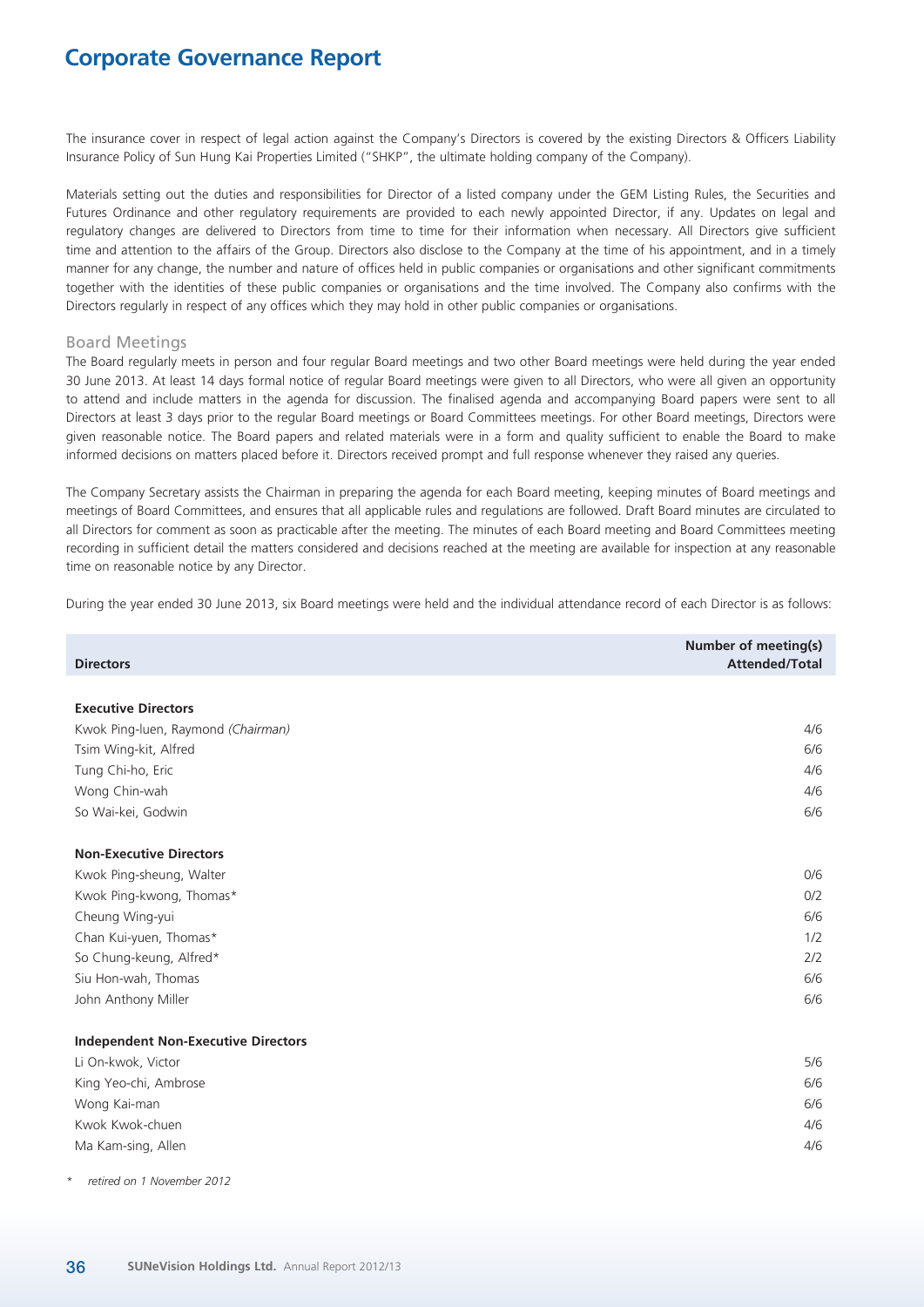All Directors have access to relevant and timely information at all times as the Management will supply the Board and the Board Committees with all relevant information in a timely manner. They may make further enquiries if in their opinion it is necessary or appropriate to request for further information. They also have unrestricted access to the advice and services of the Company Secretary, who is responsible to the Board for providing Directors with Board papers and related materials, and ensuring that all Board procedures and all applicable rules and regulations are followed. If considered to be necessary and appropriate by the Directors, they may upon reasonable request seek independent professional advice at the Company's expense.

In case where a conflict of interest may arise involving a substantial shareholder or a Director, such matter will be discussed through a physical meeting and will not be dealt with by written resolutions. Independent Non-Executive Directors with no conflict of interest will be present at meetings involving such conflicting issues.

### Chairman of the Company

The Chairman of the Company is Mr. Kwok Ping-luen, Raymond and the Chief Executive Officer of the Company is Mr. Tsim Wing-kit, Alfred. The roles of the Chairman and the Chief Executive Officer are segregated and not performed by the same individual to avoid power being concentrated on any one individual. The Chairman is primarily responsible for managing the Board, whereas the Chief Executive Officer is primarily responsible for overseeing the various businesses of the Group. Their respective roles and responsibilities are summarised as follows:

### *Responsibilities of the Chairman*

- leading the Board and ensuring that the Board functions effectively and smoothly;
- chairing the Board and shareholder's meetings;
- approving the agenda for each Board meeting, taking into account, where appropriate, any matters proposed by the other Directors and the Company Secretary for inclusion in the agenda;
- ensuring that all Directors receive all relevant information prior to each meeting and are properly briefed on issues arising at Board meetings;
- ensuring all key and appropriate issues are discussed by the Board in a timely and constructive manner;
- encouraging all Directors, including the Independent Non-Executive Directors, to actively participate in all Board and Board Committees meetings and promoting a culture of openness for the Directors to share and voice their concerns on all matters during each meeting;
- ensuring good corporate governance practices and procedures are established and followed; and
- taking appropriate steps to provide effective communication with shareholders and to ensure that shareholders' views are communicated to the Board as a whole.

#### *Responsibilities of the Chief Executive Officer*

- implementing the Group's policy and strategies as set by the Board;
- strategic planning of different business and functions;
- closely monitoring operational and financial results in accordance with plans and budgets;
- assuming full accountability to the Board for all aspects of the Group's operations and performance;
- maintaining ongoing dialogue with the Chairman and the other Directors;
- developing and leading an effective executive team;
- putting adequate operational, planning and financial-control systems in place; and
- representing the Company and managing the Group's day-to-day business.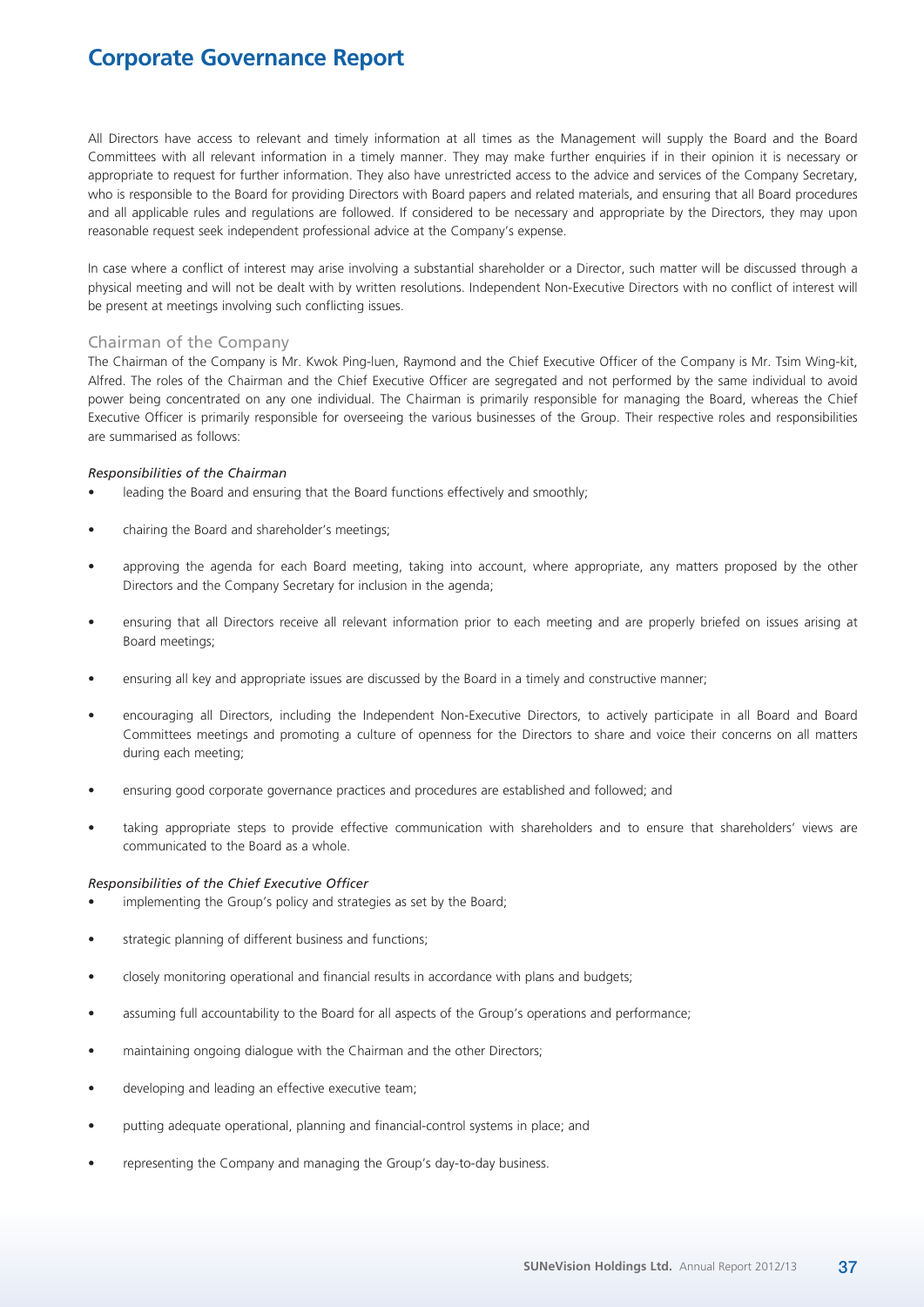### Training and Support for Directors

All Directors, including Non-Executive Directors and Independent Non-Executive Directors, should keep abreast of their collective responsibilities as Directors and of the businesses and activities of the Group. Each newly appointed Director would receive an induction package covering the Group's businesses and the statutory and regulatory obligations of a director of a listed company. The Group also provides briefings and other training to develop and refresh the Directors' knowledge and skills, and updates all Directors on the latest developments regarding the GEM Listing Rules and other applicable regulatory requirements to ensure compliance and to enhance their awareness of good corporate governance practices.

During the year ended 30 June 2013, regulatory updates were given by the Company to the Directors for their information. In addition, during the year ended 30 June 2013, the Directors also provided their training record to the Company in respect of their participation in other training activities such as attending seminars, preparing materials and giving talks at seminars, conferences or forums, or reading newspapers, journals and updates relevant to the Company's businesses or to their duties and responsibilities as directors of a listed company, particulars of which are as follows:

| <b>Directors</b>                           | <b>Type of trainings</b> |
|--------------------------------------------|--------------------------|
|                                            |                          |
| <b>Executive Directors</b>                 |                          |
| Kwok Ping-luen, Raymond                    | A, B, C                  |
| Tsim Wing-kit, Alfred                      | A, B, C                  |
| Tung Chi-ho, Eric                          | C                        |
| Wong Chin-wah                              | C                        |
| So Wai-kei, Godwin                         | A, C                     |
|                                            |                          |
| <b>Non-Executive Directors</b>             |                          |
| Kwok Ping-sheung, Walter                   | C                        |
| Cheung Wing-yui                            | A, B, C                  |
| Siu Hon-wah, Thomas                        | A, B, C                  |
| John Anthony Miller                        | A, C                     |
| <b>Independent Non-Executive Directors</b> |                          |
| Li On-kwok, Victor                         | A, C                     |
| King Yeo-chi, Ambrose                      | B, C                     |
| Wong Kai-man                               | A, B, C                  |
| Kwok Kwok-chuen                            | A, B, C                  |
| Ma Kam-sing, Allen                         | B, C                     |
|                                            |                          |

A: Attending seminars and/or conferences

B: Preparing materials and giving talks at seminars and/or conferences and/or forums

C: Reading newspapers, journals and updates relevant to the businesses of the Group or to the Director's duties and responsibilities

Compliance with the required standard of dealings in Securities Transactions by Directors of Listed Issuers

The Group has adopted the required standard of dealings set out in Rules 5.48 to 5.67 of the GEM Listing Rules as the code of conduct regarding Directors' securities transactions in the securities of the Company. Upon the Group's specific enquiry, each Director has confirmed that during the year ended 30 June 2013, he has fully complied with the required standard of dealings and there is no event of non-compliance. Other employees of the Group who are likely to be in possession of inside information of the Company are also subject to compliance with guidelines on no less exacting terms than the required standard of dealings set out in Rules 5.48 to 5.67 of the GEM Listing Rules.

## DELEGATION BY THE BOARD

As stated above, the Board is responsible for decisions in relation to the overall strategy and development of the Group's businesses, for setting its corporate goals, and for supervising the overall management and operation of the businesses and affairs of the Group. Due to the diversity and volume of the Group's business, responsibilities in relation to the daily operations and execution of the strategic business plans are delegated to the Management. The Management reports back and in certain situations has to obtain prior approval from the Board before making decisions on the Company's behalf. The Board gives clear directions as to the powers of the Management, and periodically reviews all delegations to the Management to ensure that such delegations are appropriate and continue to be beneficial to the Group as a whole.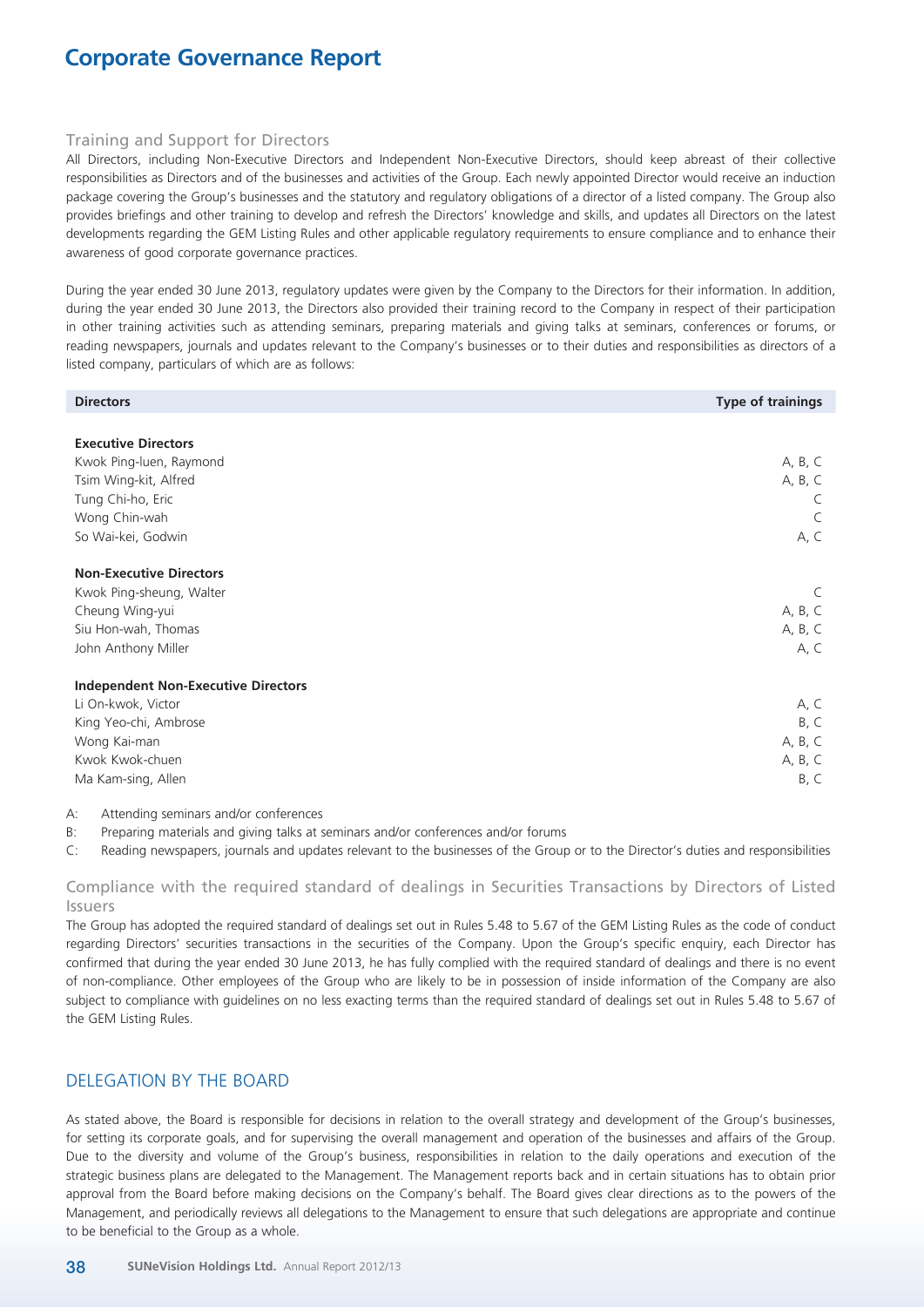The Management, led by the Chief Executive Officer and comprising a team of senior managers who have wide experience and expertise in different areas, is responsible for managing the day-to-day operations, implementing the strategies set by the Board, and assisting the Board in formulating and implementing corporate strategies.

The Board has established the Board Committees, namely, the Audit Committee, the Remuneration Committee and the Nomination Committee (all chaired by an Independent Non-Executive Director), as well as the Corporate Governance Committee, all with specific terms of reference clearly defining the powers and responsibilities of the respective Board Committees. All Board Committees are required by their terms of reference to report to the Board in relation to their decisions, findings or recommendations, and in certain specific situations, to seek the Board's approval before taking any actions. All Board Committees have adopted the applicable practices and procedures used in Board meetings for their respective meetings.

The Company Secretary is responsible to the Board for providing Directors with Board papers and related materials, for ensuring that all Board procedures and all applicable laws, rules and regulations are followed, and for reporting to the Chairman and the Chief Executive Officer on governance matters. All members of the Board have unrestricted access to the advice and services of the Company Secretary. The Company Secretary also keeps minutes of all meetings which are available for inspection at any reasonable time on reasonable notice by any Director.

The appointment and removal of the Company Secretary is subject to the Board's approval at physical Board meeting. The Company Secretary has complied with all the qualifications, experience and training requirements of the GEM Listing Rules.

## AUDIT COMMITTEE AND ACCOUNTABILITY

The Board is responsible for presenting a balanced, clear and comprehensible assessment of the Group's performance and prospects. The Directors acknowledge their responsibility for preparing the accounts of the Company, which give a true and fair view of the financial position of the Group on a going concern basis, and for presenting a balanced, clear and understandable assessment in its annual, half-year and quarterly reports, other inside information announcements and other financial disclosures required by the GEM Listing Rules. The Management provides sufficient explanation and all relevant information and record to the Board enabling the Board to make the above assessment and to prepare the accounts and other financial disclosures. The Management also provides the Board with monthly updates giving a balanced and understandable assessment of the Group's performance, position and prospects in sufficient details to enable the Board as a whole and each Director to discharge their duties under Rule 5.01 and Chapter 17 of the GEM Listing Rules. In addition, an explanation of the basis on which the Company generates or preserves value over the longer term and the strategy for delivering the Company's objectives is included in the Management Discussion and Analysis section on pages 6 and 7 of this Annual Report. A statement by the external auditor of the Company in respect of their reporting responsibilities is set out in the Independent Auditor's Report on page 45 of this Annual Report.

In full compliance with Rule 5.28 of the GEM Listing Rules, the Audit Committee, established in 2000, is currently chaired by Mr. Wong Kai-man, an Independent Non-Executive Director, and the other members are Professor Li On-kwok, Victor, Professor King Yeo-chi, Ambrose and Mr. Cheung Wing-yui, with the majority being Independent Non-Executive Directors of the Company.

The Audit Committee's primary duties include reviewing the Group's financial reports, internal control and risk management systems in order to ensure the presentation of a true and balanced assessment of the Group's financial position and corporate governance; making recommendation to the Board on the appointment of auditor; and reviewing financial and accounting policies and practices adopted by the Group. Other duties of the Audit Committee are set out in its specific terms of reference, which are posted on the websites of the Company and the Stock Exchange respectively. The Audit Committee is provided with sufficient resources enabling it to perform its duties.

No former partner of the Company's existing auditing firm acted as a member of the Audit Committee within one year from the date of ceasing to be a partner or ceasing to have any financial interest in the auditing firm, whichever is the later.

The Company Secretary keeps minutes of all Audit Committee meetings. In line with practices consistent with Board meetings and meetings of the Remuneration Committee and the Nomination Committee, draft and final versions of Audit Committee meeting minutes are circulated to all members of the Audit Committee as soon as practicable after each meeting.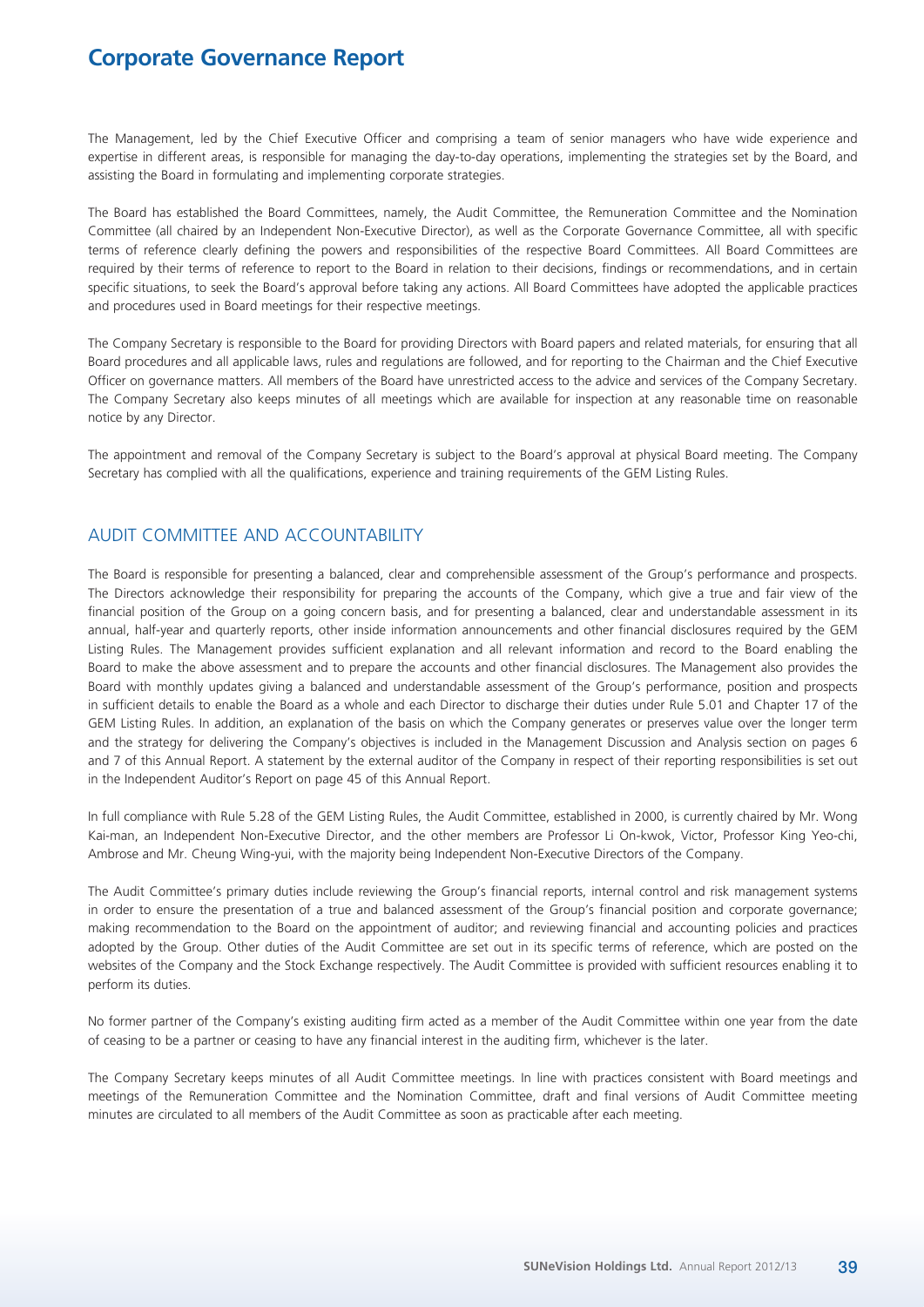During the year ended 30 June 2013, the Audit Committee held five meetings. The individual attendance record of each member is as follows:

| <b>Committee Members</b>          | <b>Number of meetings</b><br><b>Attended/Total</b> |
|-----------------------------------|----------------------------------------------------|
|                                   |                                                    |
| Wong Kai-man (Committee Chairman) | 5/5                                                |
| Li On-kwok, Victor                | 4/5                                                |
| King Yeo-chi, Ambrose             | 3/5                                                |
| Cheung Wing-yui                   | 5/5                                                |

During the year ended 30 June 2013, the Audit Committee reviewed the final, half-year and quarterly results of the Group as well as discussed and reviewed financial and other reports for the year. The Audit Committee also reviewed and discussed the Group's internal audit activities and audit plans for the upcoming year. Details of the relevant review are set out in the "Internal Control" section of this report.

There was no disagreement between the Board and the Audit Committee on the selection, appointment, resignation or dismissal of the external auditor.

The Audit Committee monitors the audit and non-audit services rendered to the Group by its external auditor and ensures their engagement in other non-audit services, if any, will not impair their audit independence or objectivity. An independent confirmation has been obtained from Deloitte Touche Tohmatsu which confirms that for the year ended 30 June 2013 and thereafter to the date of its report, they are independent of the Group in accordance with the independence requirements of the Hong Kong Institute of Certified Public Accountants.

The fees in respect of audit and non-audit services provided by the external auditor to the Group for the year ended 30 June 2013 amounted to approximately HK\$933,000 and HK\$60,000 respectively. The non-audit service represented the review of preliminary announcement of results and the annual review of continuing connected transactions for the financial year in compliance with the GEM Listing Rules requirements.

## REMUNERATION COMMITTEE

The Remuneration Committee was established in 2005. The Chairman of the Remuneration Committee is Professor King Yeo-chi, Ambrose, an Independent Non-Executive Director of the Company, and the other members are Professor Li On-kwok, Victor, Mr. Wong Kai-man, Mr. Cheung Wing-yui and Mr. Tsim Wing-kit, Alfred, with the majority being Independent Non-Executive Directors of the Company.

As announced by the Company on 10 September 2013, Mr. Tsim Wing-kit, Alfred has tendered his resignation as a member of the Remuneration Committee of the Board with effect from 15 October 2013.

The Remuneration Committee is responsible for formulating and recommending to the Board the remuneration policy, determining the remuneration of Executive Directors and members of senior management of the Company, as well as reviewing and making recommendations on the grant of share options, if any, under the Company's share option scheme, bonus structure, provident fund and other compensation-related issues. Details of remuneration paid to members of senior management by band is set out on page 65 of this Annual Report. The Remuneration Committee consults the Chairman and/or Chief Executive Officer on its proposals and recommendations, and also has access to independent professional advice if deemed necessary. The Remuneration Committee is also provided with sufficient resources enabling it to perform its duties. The specific terms of reference of the Remuneration Committee are posted on the websites of the Company and the Stock Exchange respectively.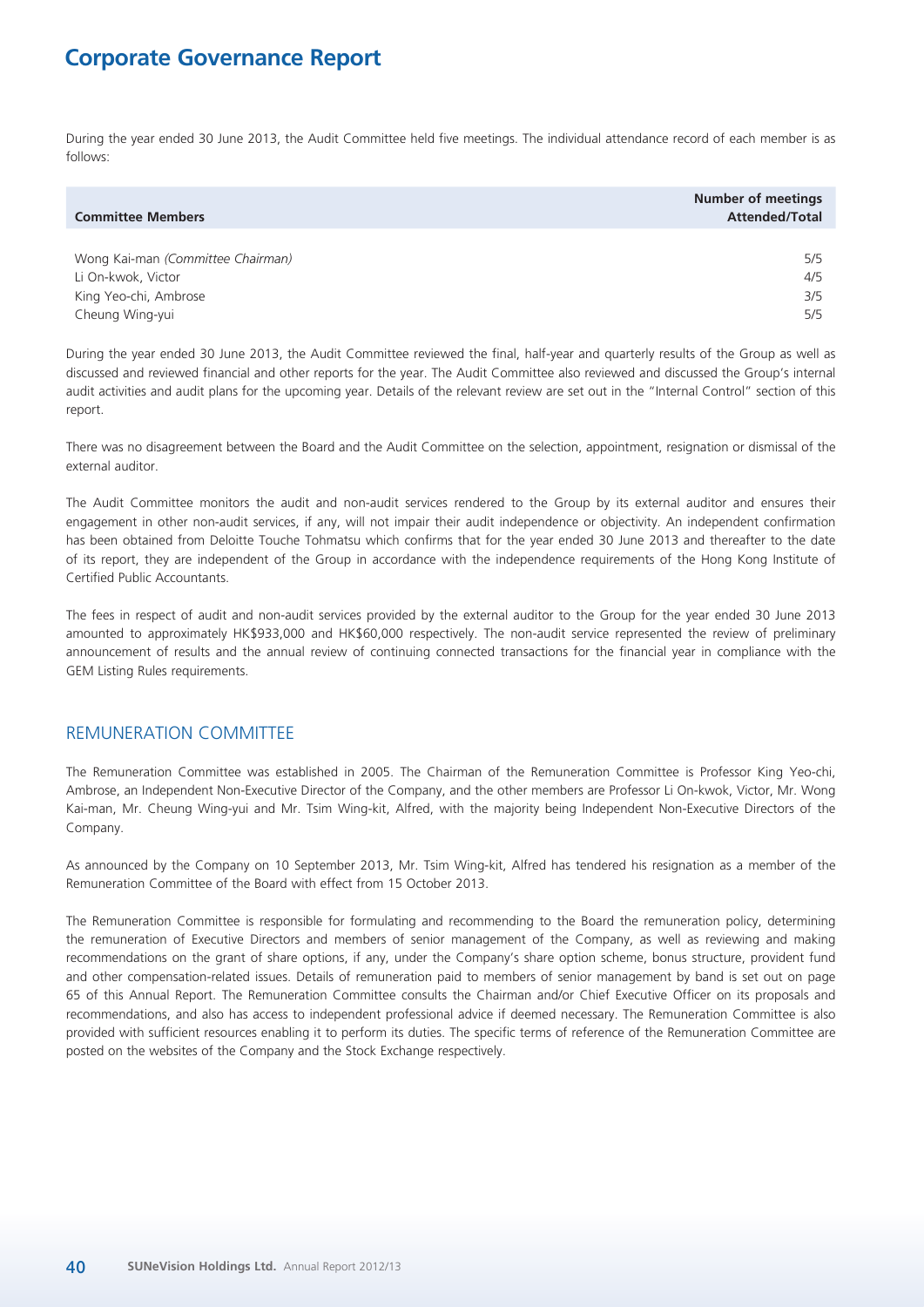During the year ended 30 June 2013, the Remuneration Committee held three meetings. The individual attendance record of each member is as follows:

| <b>Committee Members</b>                   | <b>Number of meetings</b><br><b>Attended/Total</b> |
|--------------------------------------------|----------------------------------------------------|
|                                            |                                                    |
| King Yeo-chi, Ambrose (Committee Chairman) | 3/3                                                |
| Li On-kwok, Victor                         | 3/3                                                |
| Wong Kai-man                               | 3/3                                                |
| Cheung Wing-yui                            | 3/3                                                |
| Tsim Wing-kit, Alfred                      | 3/3                                                |

During the year ended 30 June 2013, the Remuneration Committee reviewed matters relating to the remuneration packages and emoluments of Directors and senior management, as well as discussed the level of remuneration of the Group. The Board also confirmed the existing practice that the remuneration package of individual Executive Directors and senior management will be determined by the Remuneration Committee. The Group's emolument policy is set out on page 25 of this Annual Report .

## NOMINATION COMMITTEE AND APPOINTMENT OF DIRECTORS

The Nomination Committee was established in 2005. The Chairman of the Nomination Committee is Professor Li On-kwok, Victor, an Independent Non-Executive Director of the Company, and the other members are Professor King Yeo-chi, Ambrose, Mr. Wong Kai-man, Mr. Cheung Wing-yui and Mr. Tsim Wing-kit, Alfred, with the majority being Independent Non-Executive Directors of the Company.

As announced by the Company on 10 September 2013, Mr. Tsim Wing-kit, Alfred has tendered his resignation as a member of the Nomination Committee of the Board with effect from 15 October 2013.

The Nomination Committee is responsible for formulating nomination policy, and making recommendations to the Board on nomination and appointment of Directors and Board succession. The Nomination Committee develops selection procedures of candidates for nomination, reviews the size, structure and composition of the Board, as well as assesses the independence of the Independent Non-Executive Directors. The Nomination Committee is provided with sufficient resources to perform its duties and, where necessary, to seek independent professional advice at the expense of the Company to perform its responsibilities. The specific terms of reference of the Nomination Committee are posted on the websites of the Company and the Stock Exchange respectively.

Nomination procedures include identification and nomination of qualified individuals by the Nomination Committee, and review and approval of such nominations by the Board. The Nomination Committee evaluates potential candidates considering factors such as professional expertise, relevant experience, personal ethics and integrity.

During the year ended 30 June 2013, the Nomination Committee held three meetings. The individual attendance record of each member is as follows:

| <b>Committee Members</b>                | <b>Number of meetings</b><br><b>Attended/Total</b> |
|-----------------------------------------|----------------------------------------------------|
|                                         |                                                    |
| Li On-kwok, Victor (Committee Chairman) | 3/3                                                |
| King Yeo-chi, Ambrose                   | 3/3                                                |
| Wong Kai-man                            | 3/3                                                |
| Cheung Wing-yui                         | 3/3                                                |
| Tsim Wing-kit, Alfred                   | 3/3                                                |

During the year ended 30 June 2013, the Nomination Committee has discussed and reviewed the structure, size and composition of the Board, as well as other related matters, including, among other things, the re-election of retiring Directors at the last annual general meeting held on 1 November 2012 (the "2012 AGM"). The Nomination Committee also established a board diversity policy, which was adopted by the Board on 7 May 2013. The board diversity policy sets out the approach to achieve diversity on the Board and the factors (including but not limited to age, gender, cultural and educational background, professional experience, skill and knowledge) to be considered in determining the optimum composition of the Board so as to contribute to the achievement of the Company's corporate goals and strategic objectives. The Nomination Committee will review the board diversity policy when appropriate to ensure its effectiveness and will discuss any revisions that may be required to be considered and approved by the Board. The Nomination Committee is of the view that the current diversity of the Board is appropriate.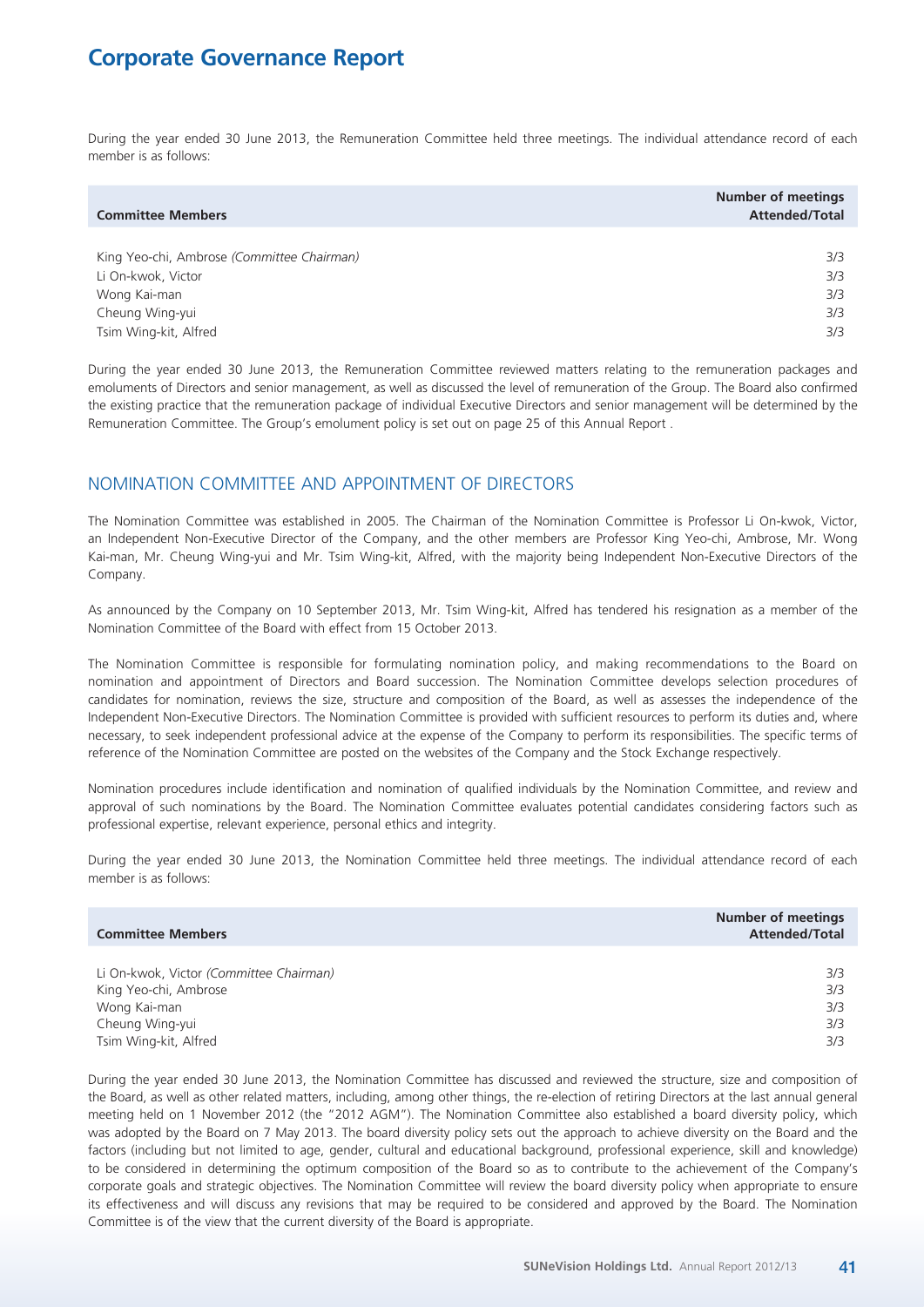### Term of Appointment and Re-election

All Non-Executive Directors are appointed for a specific term of not more than three years. All Directors shall retire from office by rotation and are subject to re-election at annual general meetings at least once every three years.

According to the Articles of Association, Directors who are appointed to fill casual vacancies shall hold office only until the next following general meeting after their appointment, and are subject to re-election by shareholders.

## CORPORATE GOVERNANCE COMMITTEE

The Corporate Governance Committee was established in February 2012. The Chairman of the Corporate Governance Committee is Mr. Tsim Wing-kit, Alfred, an Executive Director of the Company, and the other member is Mr. So Wai-kei, Godwin, who is also an Executive Director of the Company.

Mr. Tsim Wing-kit, Alfred will cease to act as a member of the Corporate Governance Committee with effect from 15 October 2013.

The duties of the Corporate Governance Committee include developing and reviewing the Company's policies and practices on corporate governance and making recommendations to the Board, reviewing the training and continuous professional development of Directors, and reviewing the Company's compliance with the code provisions of the Code and disclosures in this report.

During the year ended 30 June 2013, the Corporate Governance Committee held one meeting. The individual attendance record of each member is as follows:

| <b>Committee Members</b>                   | Number of meeting<br><b>Attended/Total</b> |
|--------------------------------------------|--------------------------------------------|
|                                            |                                            |
| Tsim Wing-kit, Alfred (Committee Chairman) | 1/1                                        |
| So Wai-kei, Godwin                         |                                            |

During the year ended 30 June 2013, the Corporate Governance Committee reviewed and discussed each of the code provisions of the Code to make sure that the Group has complied with the code provisions of the Code. In addition, the Corporate Governance Committee established a disclosure policy, which was adopted by the Board with effect from 1 January 2013. The disclosure policy sets out the procedures to ensure that any inside information and any information which may potentially constitute inside information is promptly identified, assessed and escalated for the Board to decide the need for disclosure.

### INTERNAL CONTROL

The Board is responsible for maintaining sound and effective internal control systems, which are designed for safeguarding the Group's assets, maintaining proper accounts, and ensuring compliance with relevant regulations. The systems of internal control are aimed at mitigating the risks faced by the Group to an acceptable level, therefore such systems are designed to provide reasonable, but not absolute, assurance against material misstatement or loss, and to manage risks of failure in the Group's operational systems.

Measures have been established to provide effective internal control systems, including a defined organisational structure with clear lines of responsibility and authority; an appropriate management reporting system; and a periodic control risk self-assessment conducted by major business units to ensure the adequacy of relevant risk mitigation plan.

For the year ended 30 June 2013, the Board has, through the Audit Committee and with the assistance of the Management and the internal and external auditors, conducted a review of the effectiveness of the Group's internal control systems, including without limitation financial control, operational control, compliance control and risk management functions. The Board is of the view that the internal control systems are effective and there are no irregularities, improprieties, fraud or other deficiencies that suggest material deficiency in the effectiveness of the Group's internal control systems. In addition, through the Audit Committee, the Board also considered the adequacy of resources, qualifications and experience of staff of the Group's accounting and financial reporting function including their training programmes and budget.

The internal auditor adopts a risk-and-control-based approach to review all major operations of the Group. An audit plan would be formulated in a risk-weighted manner so that priorities and appropriate audit frequency could be given to areas with higher risks. Results of audit reviews in the form of audit reports are submitted to the members of the Audit Committee and discussed at the Audit Committee meetings. The internal audit reports are also followed up by the internal auditor to ensure that findings previously identified have been properly resolved.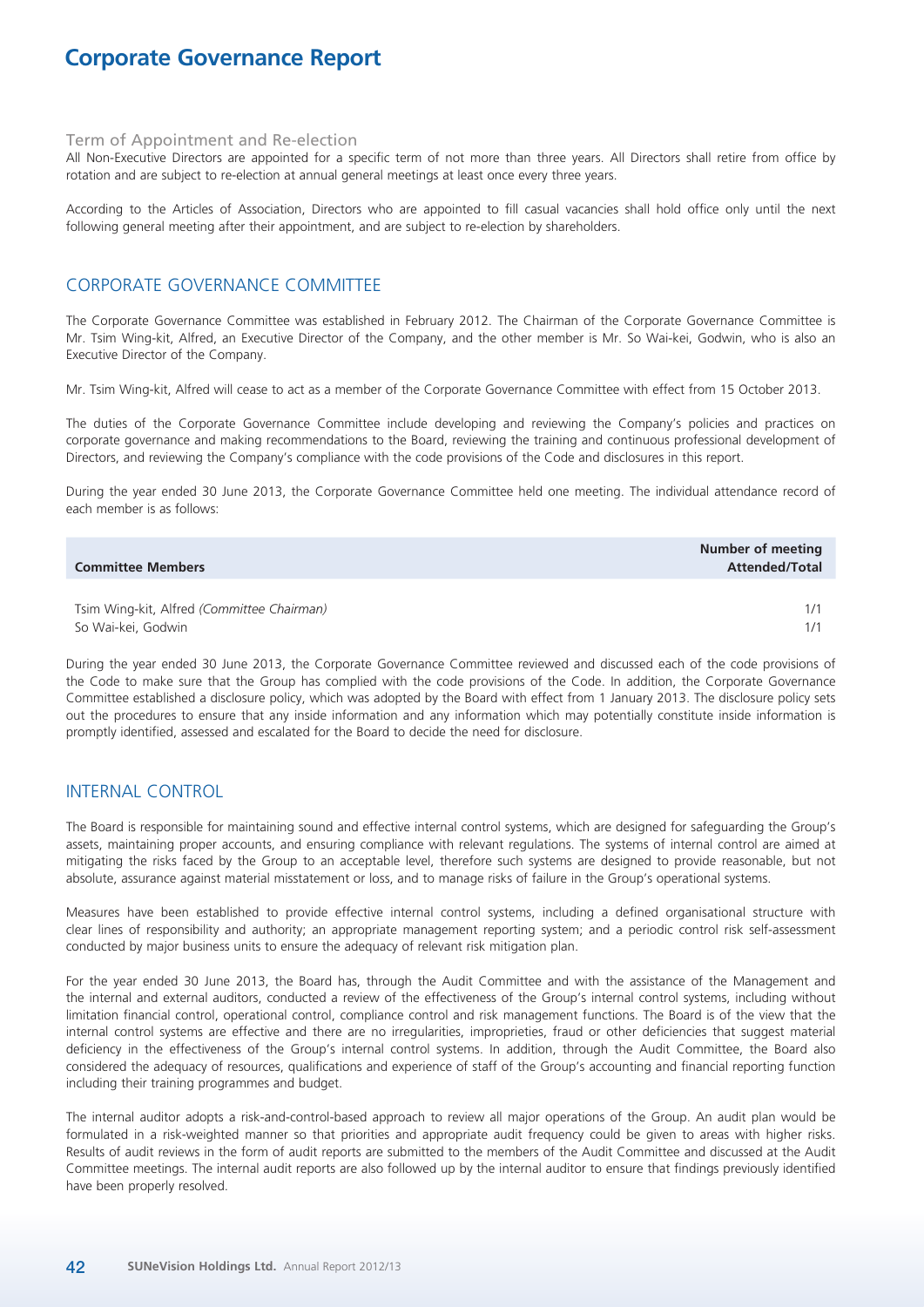### SHAREHOLDERS RELATIONS

The Company is committed to maintaining a high level of transparency and employs a policy of open and timely disclosure of relevant information to its shareholders. This commitment to fair disclosure and comprehensive and transparent reporting of the Group's activities can be reflected in many aspects.

The Board strives to encourage and maintain constant dialogue with its shareholders through various means. The Chairman (with the assistance of the Company Secretary and the other Directors) has established a shareholders' communication policy to ensure that appropriate steps are taken to provide effective communication with shareholders of the Company. The annual general meetings and other general meetings, if any, of the Company are good communication channels for the Board to meet and exchange views with the Company's shareholders. The Directors use their best endeavour to attend the general meetings so that they may answer any questions from the Company's shareholders.

The Chairman of the Board, and the chairmen of the Audit, Remuneration and Nomination Committees attended the 2012 AGM and were available to answer questions. The external auditor also attended the 2012 AGM to answer questions.

The individual attendance record of each Director at the 2012 AGM is as follows:

| <b>Directors</b>                           | <b>Number of meeting</b><br><b>Attended/Total</b> |
|--------------------------------------------|---------------------------------------------------|
|                                            |                                                   |
| <b>Executive Directors</b>                 |                                                   |
| Kwok Ping-luen, Raymond (Chairman)         | 1/1                                               |
| Tsim Wing-kit, Alfred                      | 1/1                                               |
| Tung Chi-ho, Eric                          | 1/1                                               |
| Wong Chin-wah                              | 1/1                                               |
| So Wai-kei, Godwin                         | 1/1                                               |
| <b>Non-Executive Directors</b>             |                                                   |
| Kwok Ping-sheung, Walter                   | 0/1                                               |
| Cheung Wing-yui                            | 1/1                                               |
| Siu Hon-wah, Thomas                        | 1/1                                               |
| John Anthony Miller                        | 1/1                                               |
| <b>Independent Non-Executive Directors</b> |                                                   |
| Li On-kwok, Victor                         | 1/1                                               |
| King Yeo-chi, Ambrose                      | 1/1                                               |
| Wong Kai-man                               | 1/1                                               |
| Kwok Kwok-chuen                            | 1/1                                               |
| Ma Kam-sing, Allen                         | 1/1                                               |

The 2012 AGM circular (incorporating the notice of annual general meeting and setting out details in relation to each resolution proposed, information on voting arrangement and other relevant information) was sent to all shareholders at least 20 clear business days before the 2012 AGM. Separate resolutions for each substantially separate issue (including the re-election of retiring Directors) were proposed at the general meeting. The procedures for conducting a poll were clearly explained at the general meeting. All resolutions put to shareholders at the general meeting were voted by way of poll and passed; and the results were published on the websites of the Company and the Stock Exchange.

The Company also communicates to its shareholders through its annual, half-year and quarterly reports. All such reports can also be accessed via the Company's website. The Directors, Company Secretary or other appropriate members of senior management also respond to inquiries from shareholders and investors promptly.